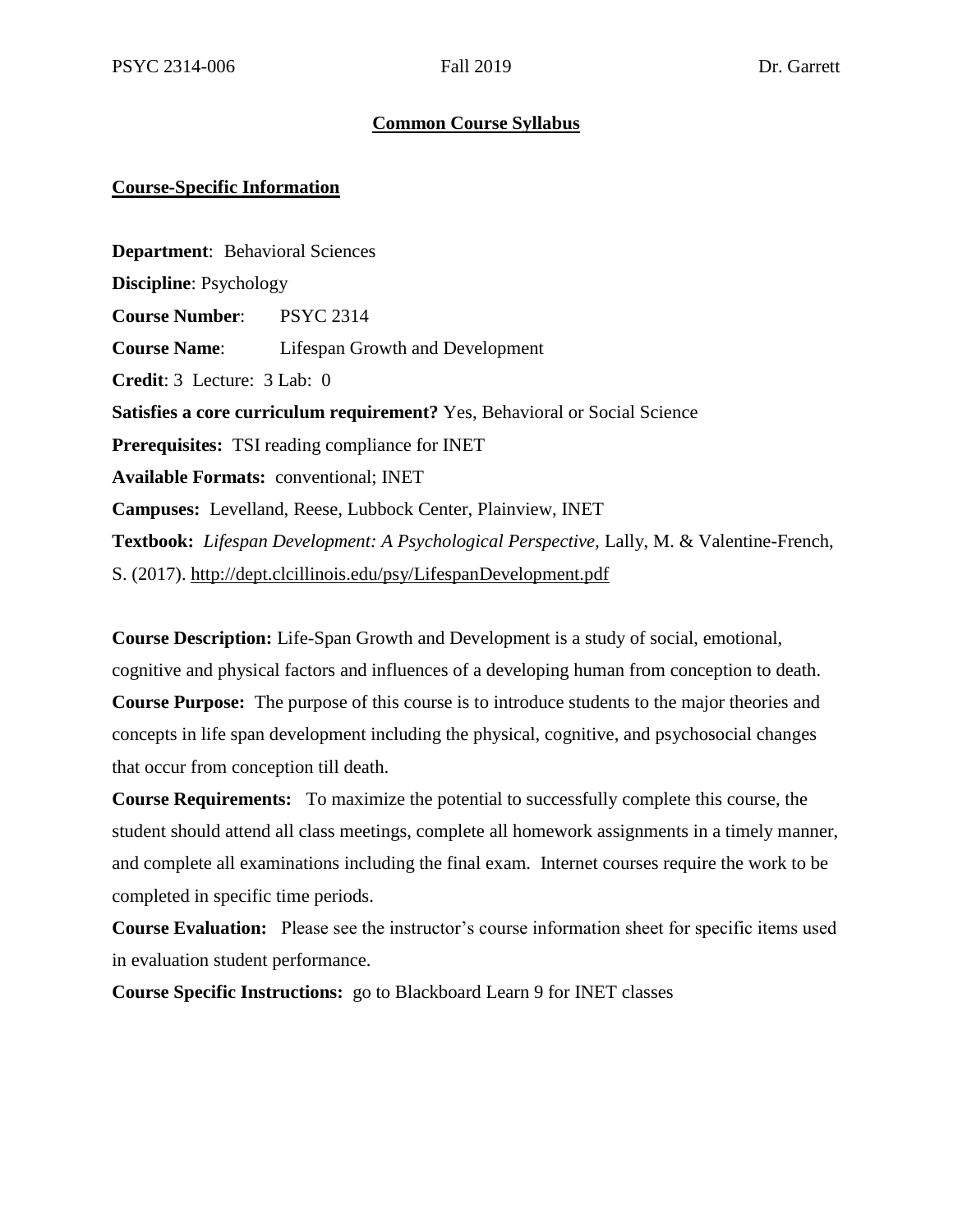**Student Learning Outcomes:** Students who have successfully completed this course will be expected to:

1. Describe the stages of the developing person at different periods of the life span from birth to death.

2. Discuss the social, political, economic, and cultural forces that affect the development process of the individual.

3. Identify factors of responsible personal behavior with regard to issues such as sexual activity, substance abuse, marriage and parenting.

4. Explain the biosocial, cognitive and psychological influences throughout the lifespan as an ongoing set of processes, involving both continuity and change.

5. Describe the different developmental perspectives of the major theories of development (i.e. cognitive, learning, humanistic and psychodynamic).

6. Identify examples of some of the cultural and ethnic differences that influence development throughout the lifespan.

7. Discuss the various causes or reasons for disturbances in the developmental process.

### **Core Objectives addressed**:

- **Communication skills** to include effective written, oral and visual communication.
- **Critical thinking skills** to include creative thinking, innovation, inquiry and analysis, evaluation and synthesis of information.
- **Empirical and Quantitative skills** to include the manipulation and analysis of numerical data or observable facts resulting in informed conclusions.
- **Social Responsibility** to include the demonstrated intercultural knowledge and competence, knowledge of civic responsibility, and the ability to engage effectively in regional, national and global communities.

**Coordinating Board Approval Number (CIP)** 42.2703.51 25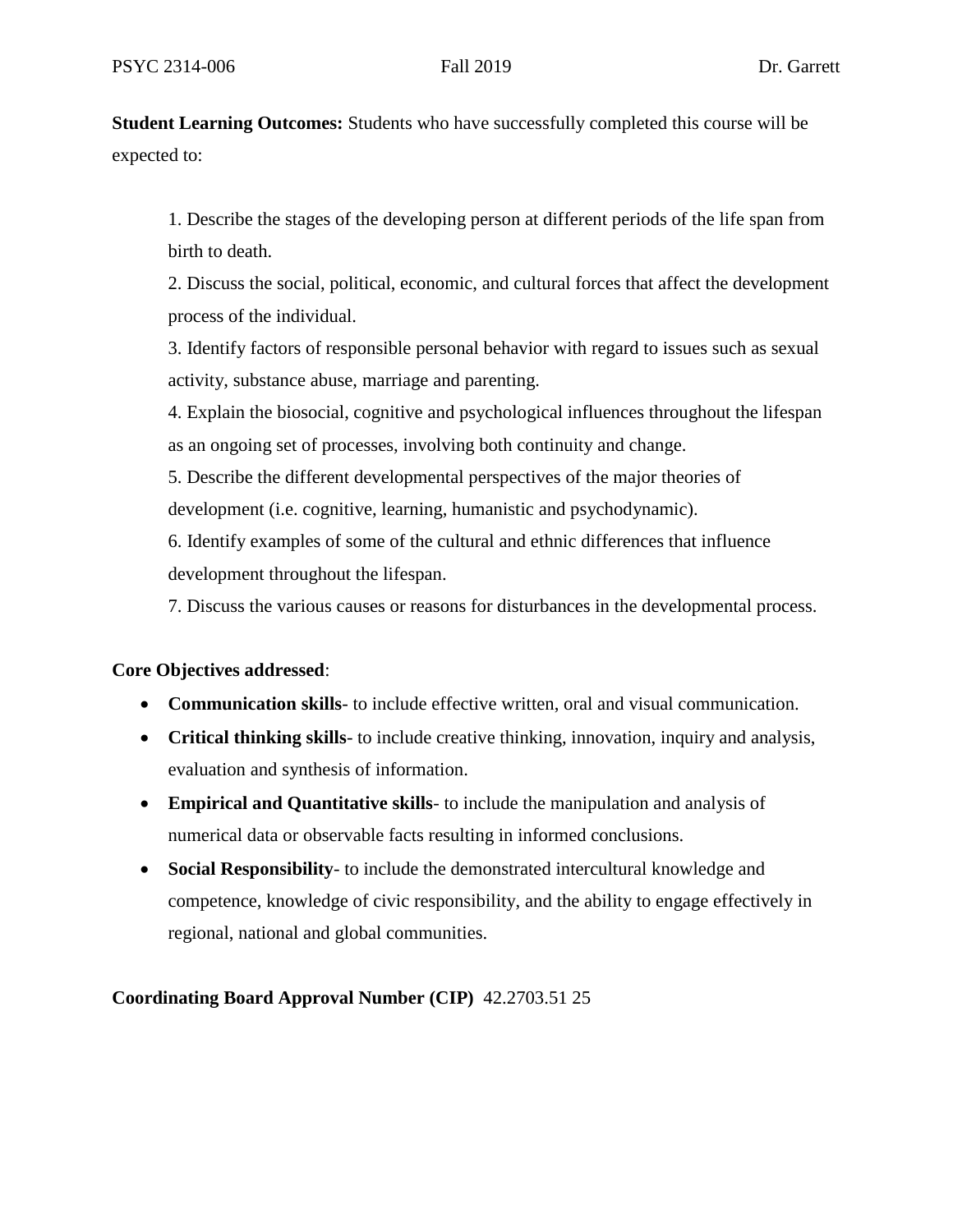#### **Relevant SPC Policies & Procedures**

**Attendance Policy:** Students are expected to attend all classes in order to be successful in a course. The student may be administratively withdrawn from the course when absences become excessive as defined in the course syllabus.

When an unavoidable reason for class absence arises, such as illness, an official trip authorized by the college or an official activity, the instructor may permit the student to make up work missed. It is the student's responsibility to complete work missed within a reasonable period of time as determined by the instructor. Students are officially enrolled in all courses for which they pay tuition and fees at the time of registration. Should a student, for any reason, delay in reporting to a class after official enrollment, absences will be attributed to the student from the first class meeting.

Students who enroll in a course but have "Never Attended" by the official census date, as reported by the faculty member, will be administratively dropped by the Office of Admissions and Records. A student who does not meet the attendance requirements of a class as stated in the course syllabus and does not officially withdraw from that course by the official census date of the semester, may be administratively withdrawn from that course and receive a grade of "X" or "F" as determined by the instructor. Instructors are responsible for clearly stating their administrative drop policy in the course syllabus, and it is the student's responsibility to be aware of that policy.

It is the student's responsibility to verify administrative drops for excessive absences through MySPC using his or her student online account. If it is determined that a student is awarded financial aid for a class or classes in which the student never attended or participated, the financial aid award will be adjusted in accordance with the classes in which the student did attend/participate and the student will owe any balance resulting from the adjustment. See Instructor's Course Information for additions to the attendance policy. (See Catalog)

**Academic Integrity:** The attempt of any student to present as his or her own any work which he or she has not honestly performed is regarded by the faculty and administration as a most serious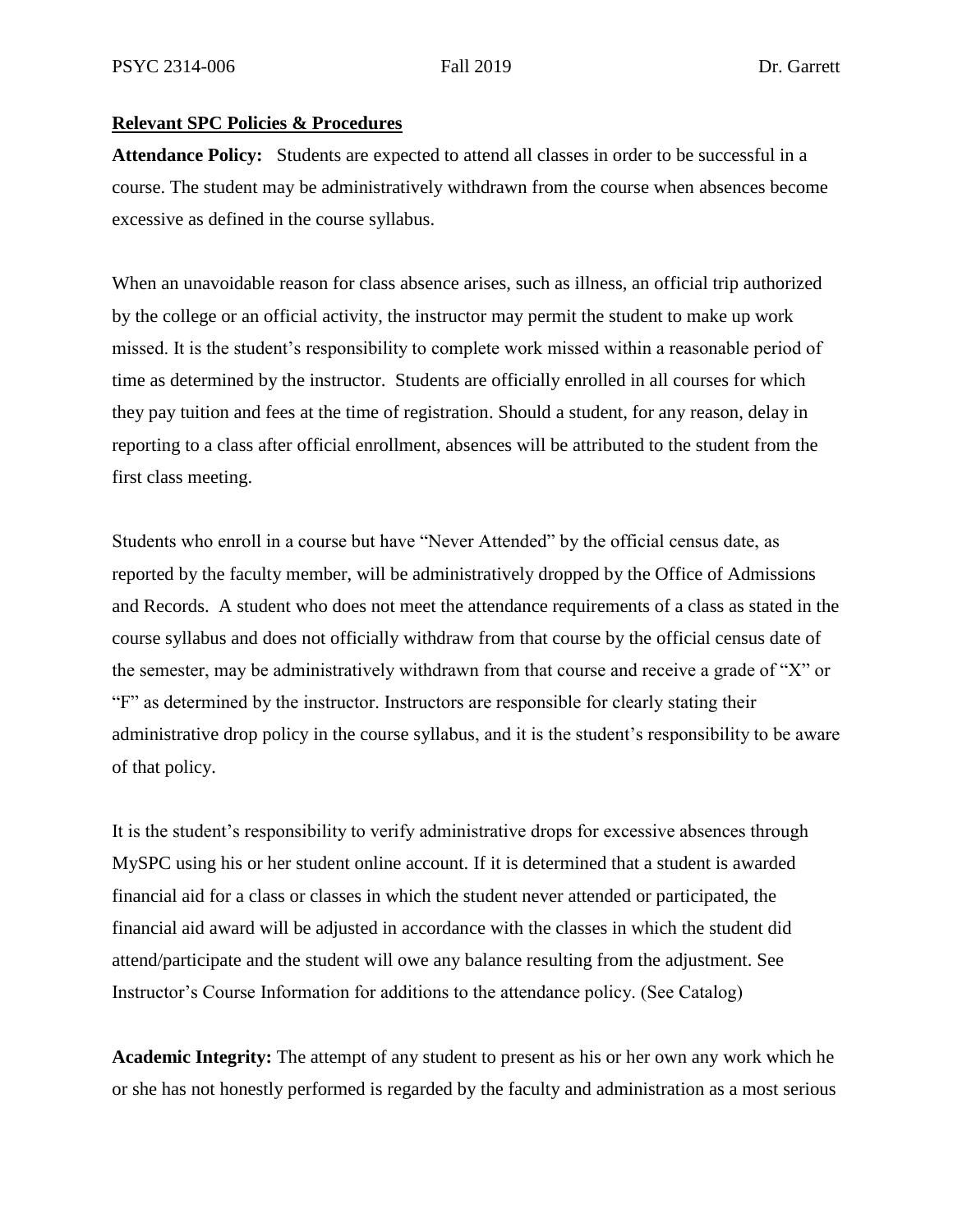offense and renders the offender liable to serious consequences, possibly suspension. This policy relates to all forms of cheating and plagiarism. See Instructor's Course Information for additions to the academic integrity policy.

**Student Conduct:** A high standard of conduct is expected of all students. Students are subject to federal, state and local laws, as well as South Plains College rules and regulations. Any student who fails to perform according to expected standards may be asked to withdraw. Failure to comply with lawful direction of a classroom teacher relative to maintaining good order is considered misconduct on the part of the student. Repeated violations of disrupting a class may result in the student being dropped from that course (See Catalog/Student Guide for full policy). See Instructor's Course Information for additional policies related to student conduct.

**Academic Appeals:** The Vice President for Student Affairs is the South Plains College Title IX Coordinator and is designated to formally investigate student grievances, address inquiries and coordinate the College's compliance efforts regarding student complaints and grievances. Whenever possible and safe, the problem or complaint should first be discussed with the individual involved in the complaint. If satisfactory resolution is not reached after discussion with the individual, the student should contact the individual's direct supervisor to attempt to resolve the complaint. If these efforts are unsuccessful, the formal grievance process may be initiated. The College does not require a student to contact the person involved or that person's supervisor if doing so is impracticable, or if the student believes that the conduct cannot be effectively addressed through informal means (See Catalog/Student Guide for full definitions and policy).

**Disability Services:** Students with disabilities, including but not limited to physical, psychiatric, or learning disabilities, who wish to request accommodations in this class should notify the Disability Services Office early in the semester so that the appropriate arrangements may be made. In accordance with federal law, a student requesting accommodations must provide acceptable documentation of his/her disability to the Disability Services Office. For more information, call or visit the Disability Services Office at Levelland (Student Health & Wellness Office) 806-716-2577, Reese Center (Building 8) & Lubbock Center 806-716-4675, or Plainview Center (Main Office) 806-716-4302 or 806-296-9611.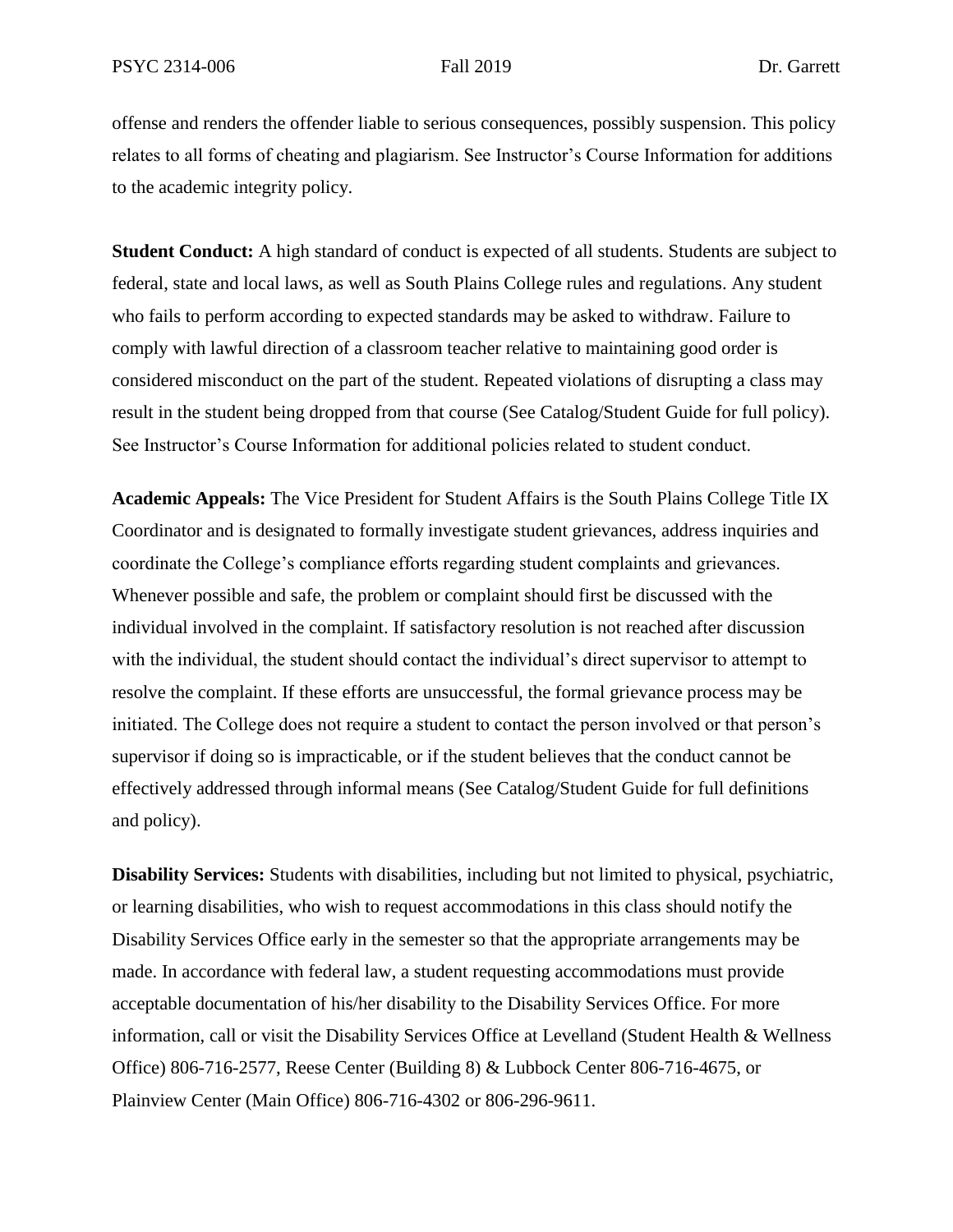**Diversity & Equal Rights:** South Plains College does not discriminate on the basis of race, color, national origin, sex, disability or age in its programs and activities. The following person has been designated to handle inquiries regarding the non-discrimination policies: Vice President of Student Affairs.

All students are entitled to equal rights under the affirmative action and equal opportunity laws. Students are also protected against unjust or biased academic evaluation, but at the same time, they are responsible for maintaining standards of academic performance established for each course in which they are enrolled. (See Catalog/Student Guide for full definitions and policies)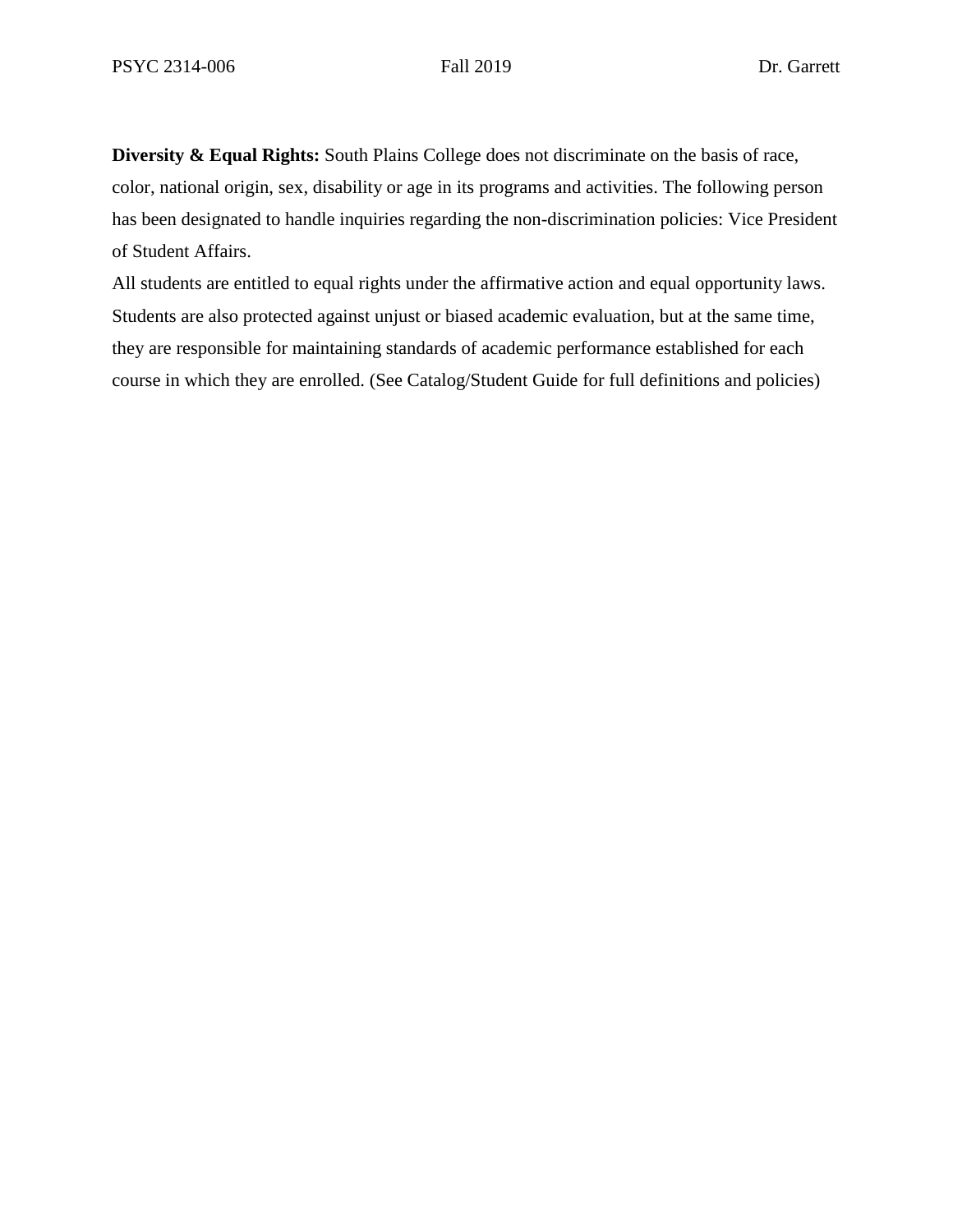#### Course Specific Information PSYC 2314, section 006

| Instructor:     | Kristina M. Garrett, Ph.D.                                               |
|-----------------|--------------------------------------------------------------------------|
| Office Hours:   | Mondays and Wednesdays 8:45-9:15 AM and 2:30-4:30 PM, Fridays by         |
|                 | appointment only                                                         |
|                 | [Levelland office hours: Tuesdays 8:45-9:15 AM and 2:30-3:30 PM and      |
|                 | Thursdays 8:45-9:15 AM and 2:30-3:00 PM]                                 |
|                 | Virtual office hours: please note that on Tuesdays and Wednesdays from   |
|                 | 3-3:30 PM, I will be in my office, but also hosting virtual office hours |
|                 | primarily for my online students using Blackboard Collaborate.           |
|                 | Other days and times by appointment only                                 |
| Primary Office: | Reese Campus, Building 4, room 405-C                                     |
|                 | [Levelland office hours will be held in AD 144]                          |
|                 | Virtual office hours link can be found in Blackboard                     |
| Office Phone**: | 806-716-4732                                                             |
| $E$ -Mail**:    | kgarrett@southplainscollege.edu                                          |

\*\* Please note: I prefer to be contacted by email rather than telephone. I have voicemail in my Reese office, but there are many times during the week when I can get back to you more quickly if you email me rather than call me.

### **POLICIES AND IMPORTANT INFORMATION**

**Student Responsibility:** It is your job, as a student, to know the rules of student conduct laid out in the Catalog and Student Guide, all other South Plains College policies which impact you laid out in the Catalog, and the policies laid out in this syllabus. It is also your job to check email, blackboard, and the calendar of due dates regularly to make sure that you are keeping up with your work. It is also your responsibility to ensure that all of your assignments are exclusively your own work (with credit given for information that comes from another source). Violations of Academic Integrity are serious offenses and within this course can result in penalties which range from receiving a zero (0) on that portion of the assignment to being dropped from the class with an F depending on the severity of the violation (one sentence vs. an entire assignment) and whether the student repeatedly violates these rules within this course. *Preparedness*: Part of your job as a student is to come to class prepared. It is expected that you will read the chapters that go with each topic before we begin that topic in class. It is also expected that you will arrive to class on-time, ready and able to take notes and participate in class.

**Classroom etiquette:** It is rude to be physically in class, but not engaged in the class and paying attention. It is a distraction to me and your classmates. I allow the use of computers for taking notes only, but reserve the right to restrict the use of computers or disallow the use of computers in the class if I observe inappropriate use of computers, including but not limited to: checking email, browsing the internet, checking Facebook, registering for classes, etc. Additional behaviors that are inappropriate include, but are not limited to: use of cell phones, reading the newspaper, reading material for other classes, talking while other people are speaking, sleeping in class, making offensive/bigoted remarks, and taking pictures of any portion of the class (remember your classmates have the same FERPA privacy rights as you do!). *It is not*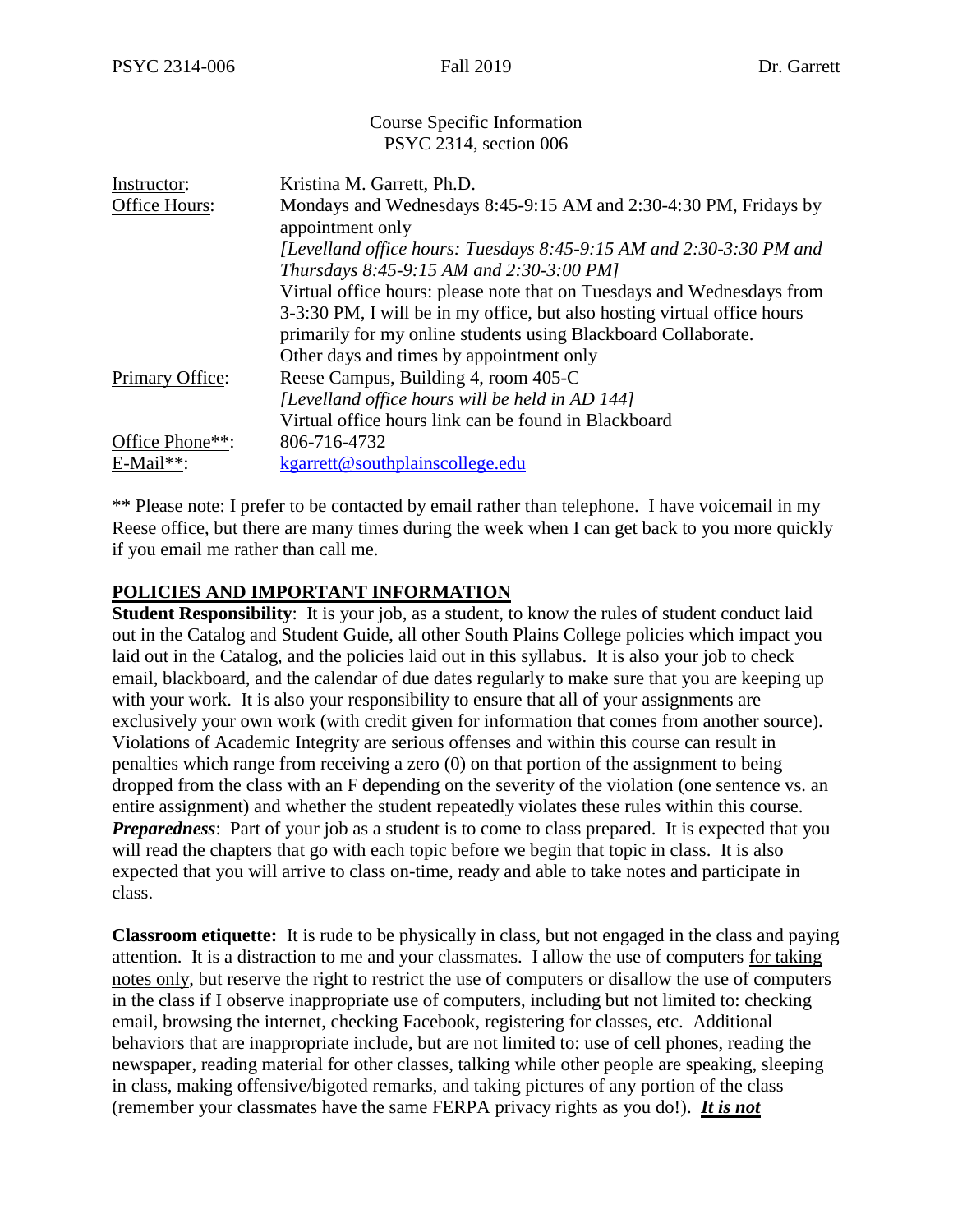### *acceptable to take pictures of PowerPoint slides as a substitute for taking notes. You are not allowed to record class (voice or video) without my permission.*

**Course Specific Attendance Policy**: A student with 5 or more absences (not counting absences that I excuse) may be dropped, especially if: the absences follow a habitual pattern or are consecutive, the student does not contact me regarding absences, and/or the student stops completing course work. A student who is discussing their circumstances with me and making every effort to stay caught up will not be administratively dropped due to absences alone. When dropping due to absences, it is my policy to drop a student with an X, unless there are extenuating circumstances (e.g. cheating, etc.) that would lead me to drop a student with an F. In order for an absence to be excused, you must be able to provide independent documentation of an unavoidable situation outside of your control.

# **ASSIGNMENTS**

### **1. Blackboard chapter quizzes (40 points each; Total of 400 points)**

The required textbook for this class is freely available through Blackboard and at the following link: [http://dept.clcillinois.edu/psy/LifespanDevelopment.pdf.](http://dept.clcillinois.edu/psy/LifespanDevelopment.pdf) Additionally, you may purchase a printed copy (currently priced under \$15) at the following link:

[http://www.lulu.com/shop/martha-lally-suzanne-valentine-french/lifespan-development-a](http://www.lulu.com/shop/martha-lally-suzanne-valentine-french/lifespan-development-a-psychological-perspective/paperback/product-24183108.html)[psychological-perspective/paperback/product-24183108.html](http://www.lulu.com/shop/martha-lally-suzanne-valentine-french/lifespan-development-a-psychological-perspective/paperback/product-24183108.html)

To assess your comprehension of these required readings, there will be chapter quizzes in Blackboard. Each chapter quiz can only be attempted twice, therefore it is in your best interest to ensure that you have reliable internet access and as few distractions as possible when beginning a chapter quiz. Chapter quizzes cannot be completed for credit or made up after the deadline without documentation, however you have the option to complete a Chapter Notes Worksheet for each chapter to add up to 20 points to the chapter quiz grade for the corresponding chapter or for extra credit (e.g. a chapter 7 Chapter Notes Worksheet could be completed to increase your chapter 7 chapter quiz grade or applied to your final grade as extra credit). Chapter Notes Worksheets must be submitted by the exam corresponding to that chapter (e.g. a chapter 7 Chapter Notes Worksheet cannot be submitted after exam 4).

## **2. Exams (100 points each; Total of 400 points)**

There will be five exams this semester, but only the best four will count. The fifth exam (final exam) counts the same as the first four and will be dropped if it is your lowest exam (including if you skip it). The final exam will focus on new material since exam four, but you should expect approximately 25% of the exam to be review of material from exams one through four. All exams may include a mix of any of the following types of questions: multiple choice, True/False, matching, fill in the blank, short answer/essay. The listing of exam dates is in the tentative schedule below. For all exams, you will be required to place all belongings at the front of the room, turn hats backwards or place hats at the front of the room, and you will not be permitted to have notes, cell phones, smart watches, or sunglasses at your desk. **If you arrive late to an exam and any of your classmates have already finished the exam and left the room, you will not be permitted to take the exam***.* If you miss an exam and can document an excusable reason, then you will be permitted to take a make-up exam. You must take that make-up exam within one week of the original exam (or within one week of when you are able to return to school according to your documentation). Make-up final exams must be taken during the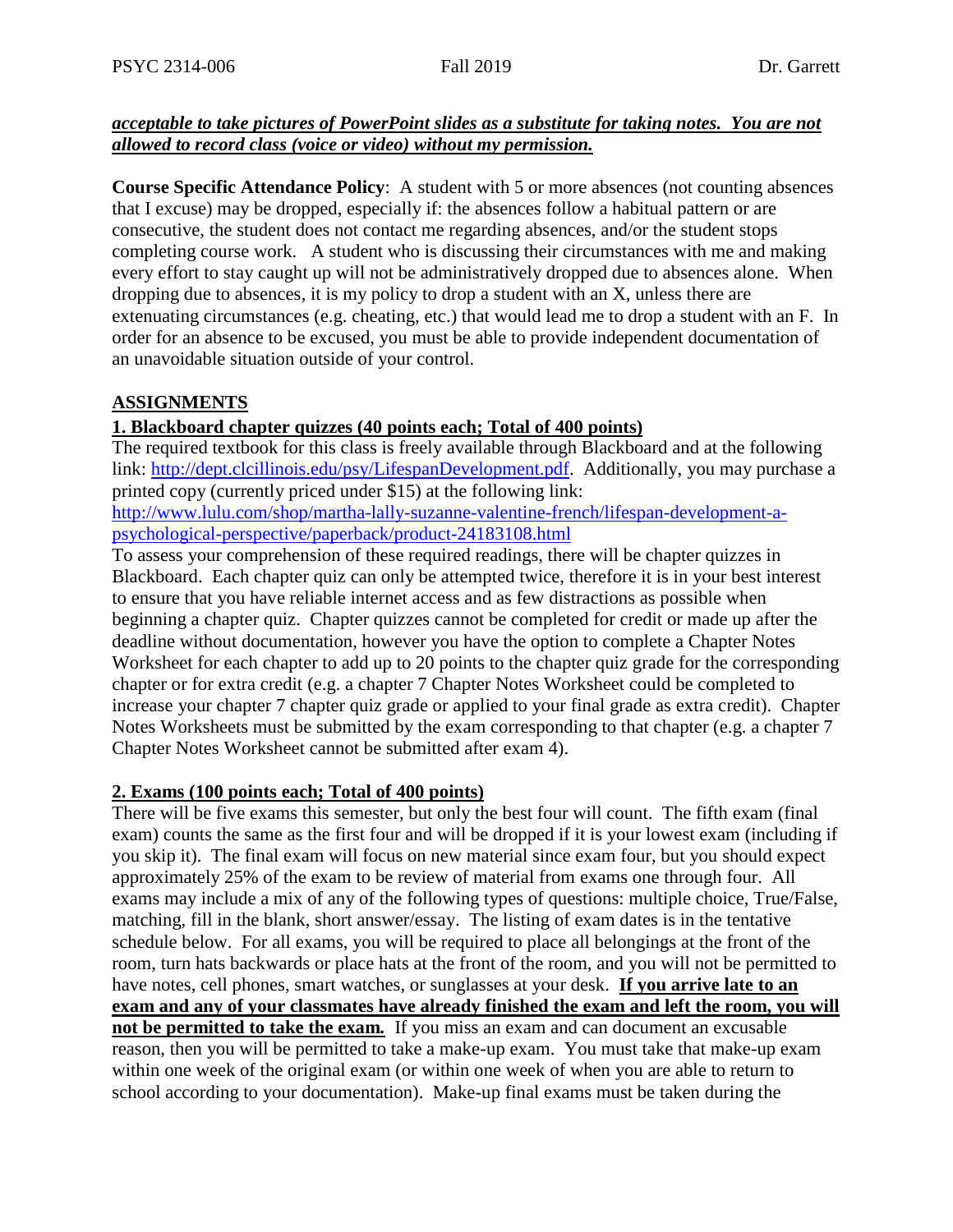window of time set aside for final exams (December 9 through December 12) unless your documentation would allow you to get an incomplete in the class.

# **3. Autobiography Paper (200 points)**

This assignment requires you to write an autobiography incorporating the principles of Human Development that we cover in this course. This paper needs to be between six (6) and ten (10) pages. This project should encompass the whole lifespan (your life up to the present stage, including your birth, childhood, etc. as well as projecting forward to what you would expect between the present and the end of life). The purpose of this assignment is for you to view your life in terms of factors that have impacted or will impact your development, such as your parents' style of parenting, your school experiences, major life events, etc. If you have children, you might discuss cross-generational issues, such as how your childhood experiences have influenced your parenting choices. **You are required to make specific references to theories for every stage of development: past, present, and future** (**HINT**: Piaget's and Erikson's developmental stage theories are probably easiest, but certainly not the only ones you could use!) See additional detailed instructions on Blackboard. **For this paper, due by 11:59 PM on Tuesday 12/3, I will accept late work with penalty**. I will take off 20 points for every calendar day late. I will not accept any submissions of this paper after 12/9 by 11:59 PM. One calendar day is 24 hours and begins after the deadline. This means that 45 minutes late gets the same penalty as 22 hours late. See Blackboard for additional detailed instructions and grading rubric.

### **Extra Credit**

Extra credit is optional and therefore is not subject to the late work policy (i.e. the deadline listed below is a deadline, not a due date, and no extra credits will be accepted after the deadline). Extra credit is added directly to your final grade in the class and is your opportunity to improve your final grade in the class by up to a half letter grade. You may earn a maximum of 50 points of extra credit by doing approved extra credit activities, which can be found on the Blackboard page and may also be announced in class. Some extra credits will have a specific due date, while others will be accepted until Noon on Friday December 6. No extra credit will be accepted after Noon on Friday December 6.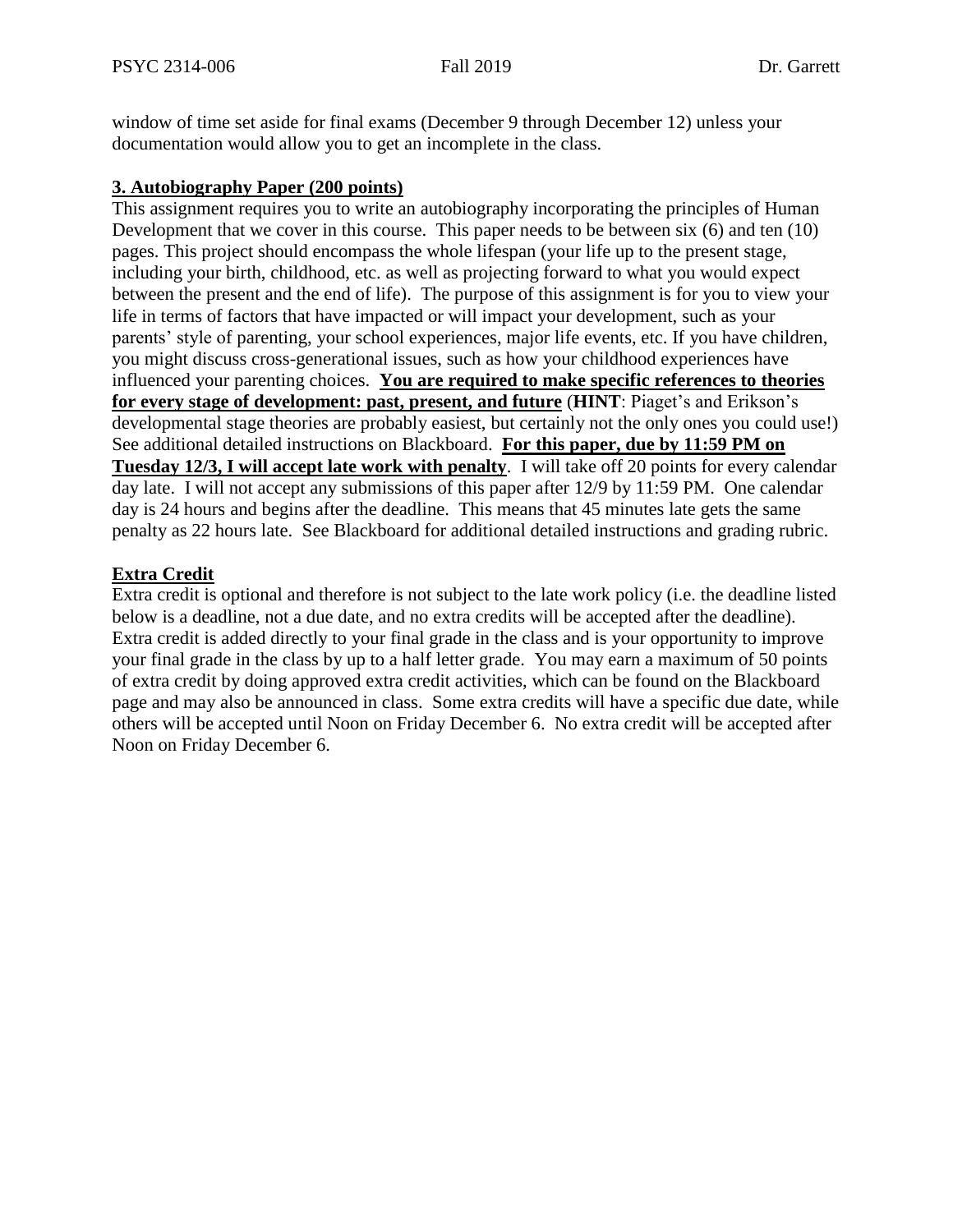# **Final Grade Calculation**

| Your final grade will be determined as follows |                 |
|------------------------------------------------|-----------------|
| Pearson Revel quizzes                          | 400 points      |
| Exams                                          | 400 points      |
| <b>Autobiography Paper</b>                     | 200 points      |
| Total                                          | 1000 points $*$ |

\*Please note that if a student opts to do extra credit, that student could earn up to 1050 points out of 1000 (or 105%).

Your letter grade will be based on the following percentages:

| 90% and above | A             |
|---------------|---------------|
| 80%-89%       | B             |
| 70%-79%       | $\mathcal{C}$ |
| 60%-69%       | D             |
| $<\!\!60\!\%$ | F             |

Please note: if your final grade reflects a percentage that is not a whole number (e.g. 692 points is 69.2%), it is my policy to round up that percentage to the next whole number (e.g.  $69.2\%$ ) rounds to 70%).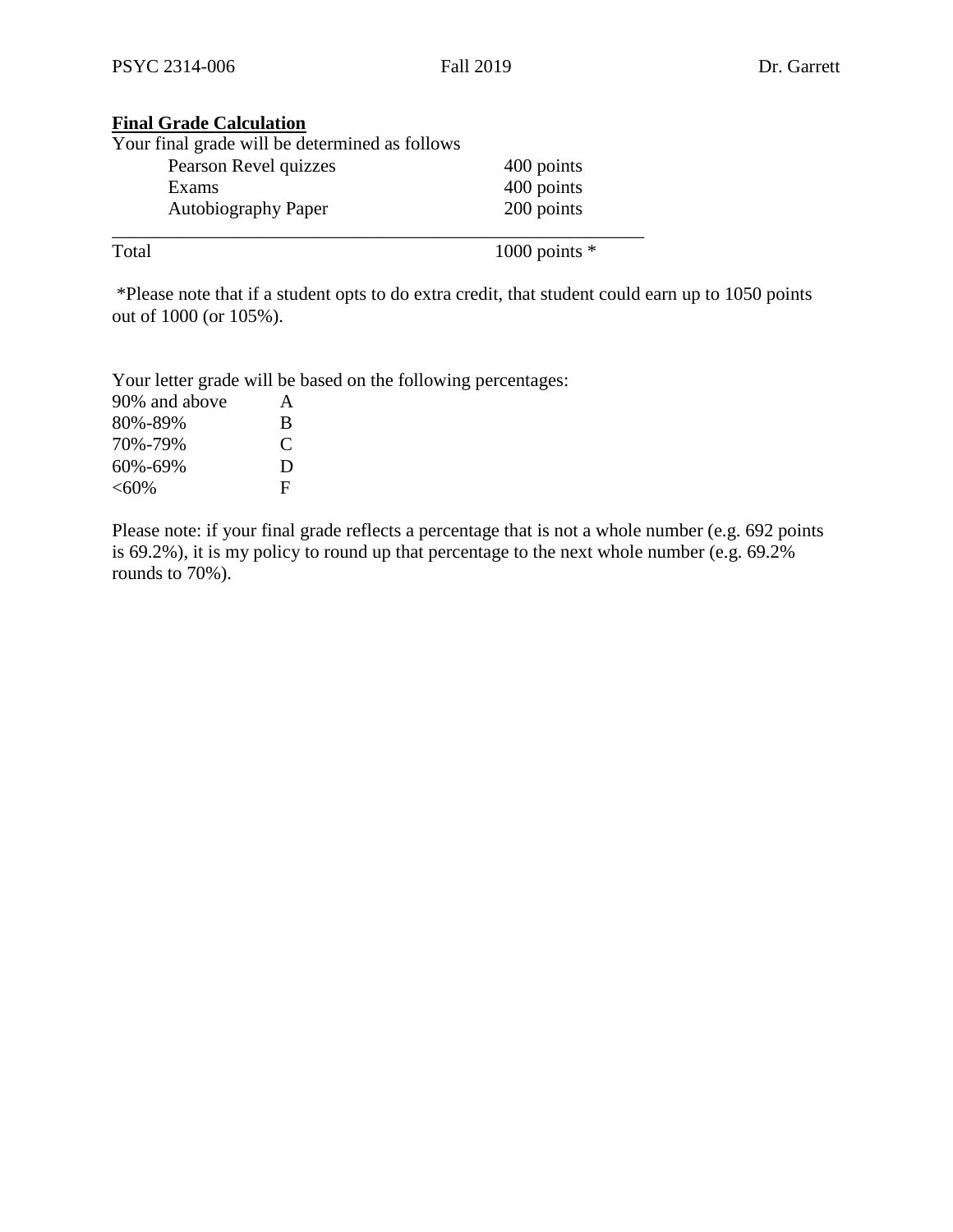**Tentative Schedule** Please note that you are responsible for any schedule changes announced via Blackboard, SPC email, or announced verbally in class.

Color Key Blackboard chapter quizzes Figure Exams Autobiography Paper **Holidays** 

| Date                | Topic                                 | Assignment due                                 |  |
|---------------------|---------------------------------------|------------------------------------------------|--|
| $\sqrt{8/27 - 9/5}$ | Intro to Course                       |                                                |  |
|                     | Ch. 1 Introduction to Lifespan        | Ch. 1 quiz due Friday 9/6 by 11:59 PM          |  |
|                     | Development                           | Monday 9/2 – Labor Day, no classes or          |  |
|                     |                                       | office hours                                   |  |
| $9/10 - 9/12$       | Ch. 2 Heredity, Prenatal              | Ch. 2 quiz due Friday 9/13 by 11:59 PM         |  |
|                     | Development, and Birth                |                                                |  |
| 9/17                | EXAM 1-Chapters $1&&2$                | At exam is last chance to submit Chapter       |  |
|                     |                                       | Notes Worksheets for chapters 1 and/or 2       |  |
| $9/19 - 9/26$       | Ch. 3 Infancy and Toddlerhood         | Ch. 3 quiz due Friday 9/27 by 11:59 PM         |  |
| $10/1 - 10/3$       | Ch. 4 Early Childhood                 | Ch. 4 quiz due Friday 10/4 by 11:59 PM         |  |
| 10/8                | <b>EXAM 2-Chapters 3&amp;4</b>        | At exam is last chance to submit Chapter       |  |
|                     |                                       | Notes Worksheets for chapters 3 and/or 4       |  |
| $10/10 -$           | Ch. 5 Middle and Late                 | Ch. 5 quiz due Friday 10/18 by 11:59 PM        |  |
| 10/17               | Childhood                             | Friday 10/11 – Fall Break, no office hours     |  |
| $10/22 -$           | Ch. 6 Adolescence                     | Ch. 6 quiz due Friday 10/25 by 11:59 PM        |  |
| 10/24               |                                       |                                                |  |
| 10/29               | EXAM 3-Chapters 5&6                   | At exam is last chance to submit Chapter       |  |
|                     |                                       | Notes Worksheets for chapters 5 and/or 6       |  |
| $10/31 - 11/7$      | Ch. 7 Emerging and Early<br>Adulthood | Ch. 7 quiz due Friday 11/8 by 11:59 PM         |  |
| $11/12 -$           | Ch. 8 Middle Adulthood                | Ch. 8 quiz due Friday 11/15 by 11:59 PM        |  |
| 11/14               |                                       |                                                |  |
| 11/19               | <b>EXAM 4-Chapters 7&amp;8</b>        | At exam is last chance to submit Chapter       |  |
|                     |                                       | Notes Worksheets for chapters 7 and/or 8       |  |
| $11/21 -$           | Ch. 9 Late Adulthood                  | Ch. 9 quiz due Friday 11/29 by 11:59 PM        |  |
| 11/26               |                                       | Thanksgiving break 11/27-11/29, no classes     |  |
|                     |                                       | or office hours, all campuses closed           |  |
| $12/3 - 12/5$       | Ch. 10 Death and Dying                | Ch. 10 quiz due Friday 12/6 by 11:59 PM        |  |
|                     |                                       | <b>Autobiography Paper due Tuesday 12/3</b>    |  |
|                     |                                       | before midnight (11:59 PM)                     |  |
|                     |                                       | Extra credit deadline of noon on 12/6 is last  |  |
|                     |                                       | chance to submit Chapter Notes Worksheets      |  |
|                     |                                       | for chapters 9 and/or 10                       |  |
| Tuesday             | <b>FINAL EXAM</b>                     | Arrive at your regular classroom at the        |  |
| 12/10               |                                       | <b>Final Exam time.</b> Do not be late to this |  |
| $10:15$ AM $-$      |                                       | exam!!                                         |  |
| 12:15 PM            |                                       |                                                |  |